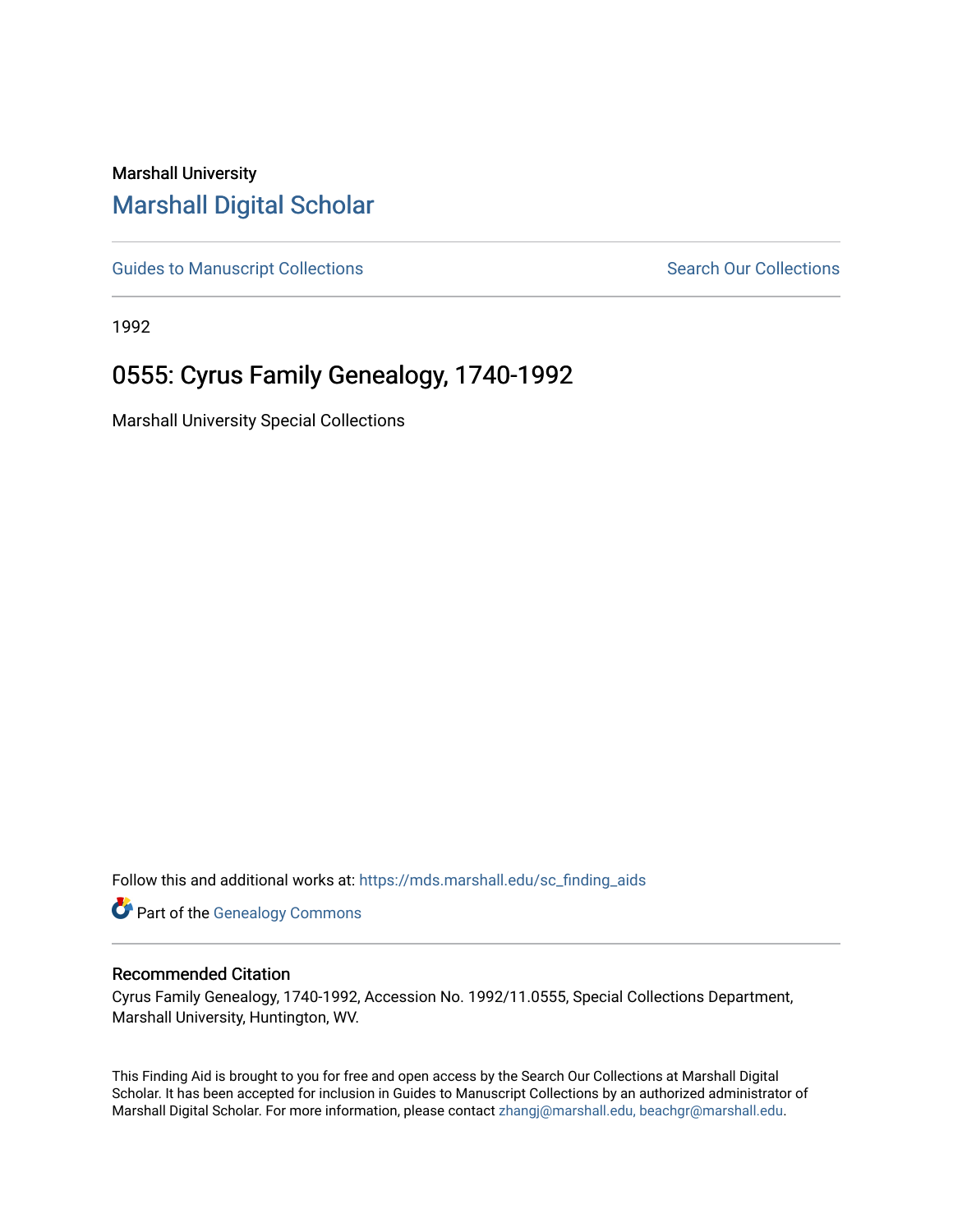Accession Number: 1992/01.0555

Name of Collection: John Andrew Mahey Papers

Inventory Completed By: Karin Neace

Date Completed: 06/20/16

Location: Marshall University Special Collection's Department

Scope and Content:

Family group sheets and histories of Cabell and Wayne County, West Virginia families. Contents: Bk. 1. Descendants of Jesse Cyrus and Frances Smith -- Bk. 2. Descendants of Rev. John Newman -- Bk. 3. Descendants of Reuben Thacker 1765-1870 -- Bk. 4. Descendants of Alexander & Phoebe (Cyrus) Hazlett -- Bk. 5. Descendants of John and Elizabeth (Vaughan) Smith.

Box 1

| Folder 1  | "Cyrus family of Cabell & Wayne countries W.Va.                  |
|-----------|------------------------------------------------------------------|
| Folder 2  | Index to family group Records: Descendants of Thomas Cyrus       |
| Folder 3  | Descendancy Chart: Thomas Cyrus through 5 generations            |
| Folder 4  | Descendancy Chart: Thomas Cyrus through 10 generations           |
| Folder 5  | Descendancy Chart: Leroy Newman                                  |
| Folder 6  | Descendants of William R. Cyrus                                  |
| Folder 7  | Descendants of Smith Cyrus and Crecia Hazlett                    |
| Folder 8  | Descendants of Abraham Cyrus and Sarah Blue                      |
| Folder 9  | Descendants of Phoebe Cyrus and Alexander Hazlett                |
| Folder 10 | Descendants of Jesse Cyrus and Frances Smith                     |
| Folder 11 | Family Group Record 4: St. Luke Thacker                          |
| Folder 12 | Family Group Record 121- Andrew J. Cyrus                         |
| Folder 13 | Family Group Record 126: Mathew Thacker                          |
| Folder 14 | Family Group Record 133: William R. Cyrus & 1 <sup>st</sup> wife |
| Folder 15 | Family Group Record 254- William R. Cyrus & 2 <sup>nd</sup> wife |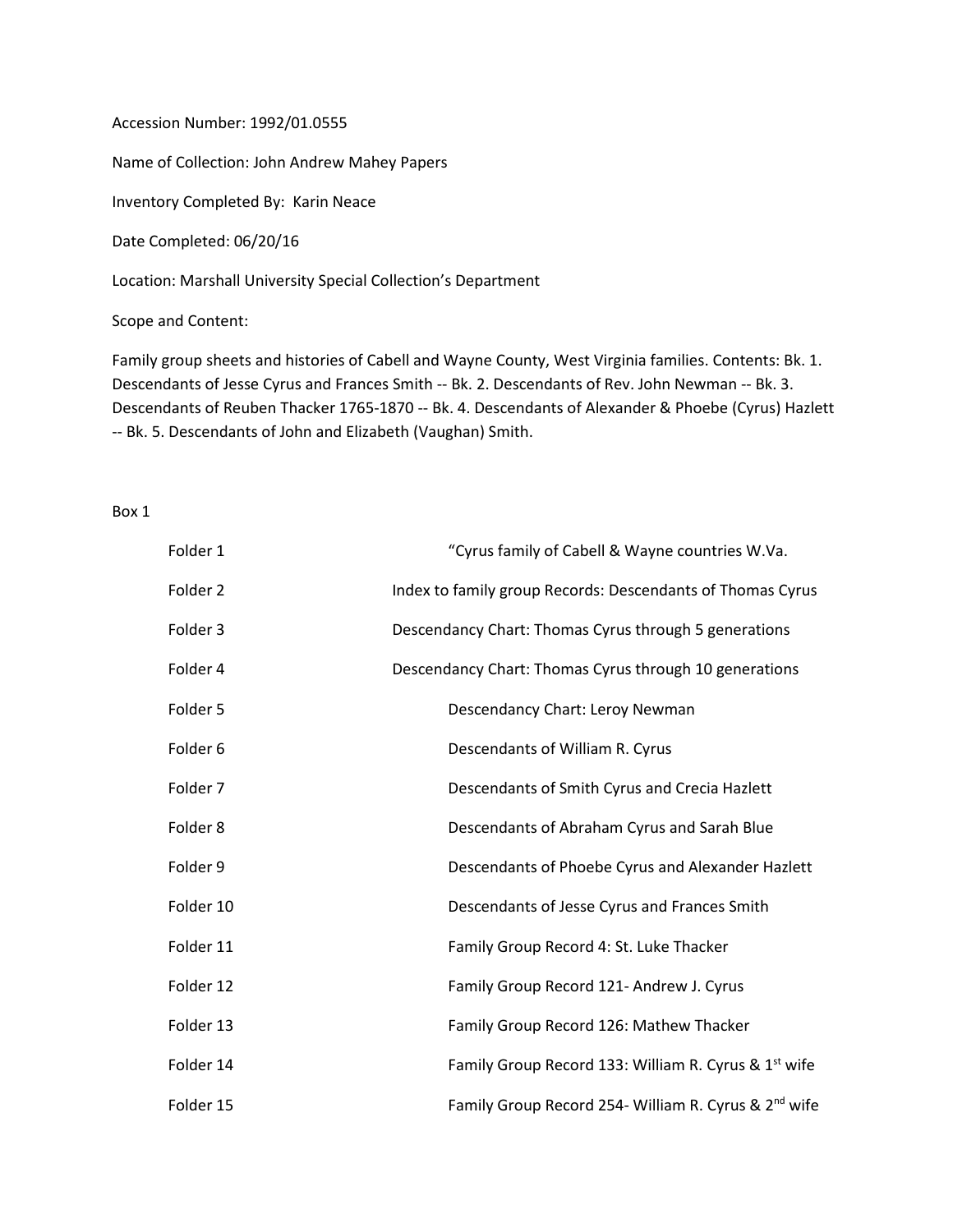| Folder 16 | Family Group Record 257: Thomas Cyrus               |
|-----------|-----------------------------------------------------|
| Folder 17 | Family Group Records 259: Jese Cyrus                |
| Folder 18 | Family Group Record 260: Thomas Cyrus               |
| Folder 19 | Family Group Record 269: Charles Thacker            |
| Folder 20 | Family Group Record 272: Marion Peyton Newman       |
| Folder 21 | Family Group Record 273: Marshal Cyrus              |
| Folder 22 | Family Group Record 275: William H. Thacker         |
| Folder 23 | Family Group Record 281: Abraham Jr. Cyrus          |
| Folder 24 | Family Group Record 282: Smith Cyrus                |
| Folder 25 | Family Group Record 283: Enoch (Everett) Cyrus      |
| Folder 26 | Family Group Record 285: Preston H. Newman          |
| Folder 27 | Family Group Record 347: Greenville Newman          |
| Folder 28 | Family Group 505: Washington Owsley                 |
| Folder 29 | Family Group Record 514: Henry Newman               |
| Folder 30 | Family Group Record 640: Jess Failer                |
| Folder 31 | Family Group Record 646: Jess Cyrus                 |
| Folder 32 | Family Group Record 647: Joshua Cyrus               |
| Folder 33 | Family Group Record 649: William Franklin Cyrus     |
| Folder 34 | Family Group Record 653: William Cyrus              |
| Folder 35 | Family Group Record 654: Alexander Hazlett          |
| Folder 36 | Family Group Record 658: Jethro N. Cyrus            |
| Folder 37 | Family Group Record 659: Christopher Columbus Cyrus |
| Folder 38 | Family Group Record 660: David Dayne                |
| Folder 39 | Family Group Record 677: Abraham Cyrus Jr.          |
| Folder 40 | Family Group Record 679: Samuel Smith               |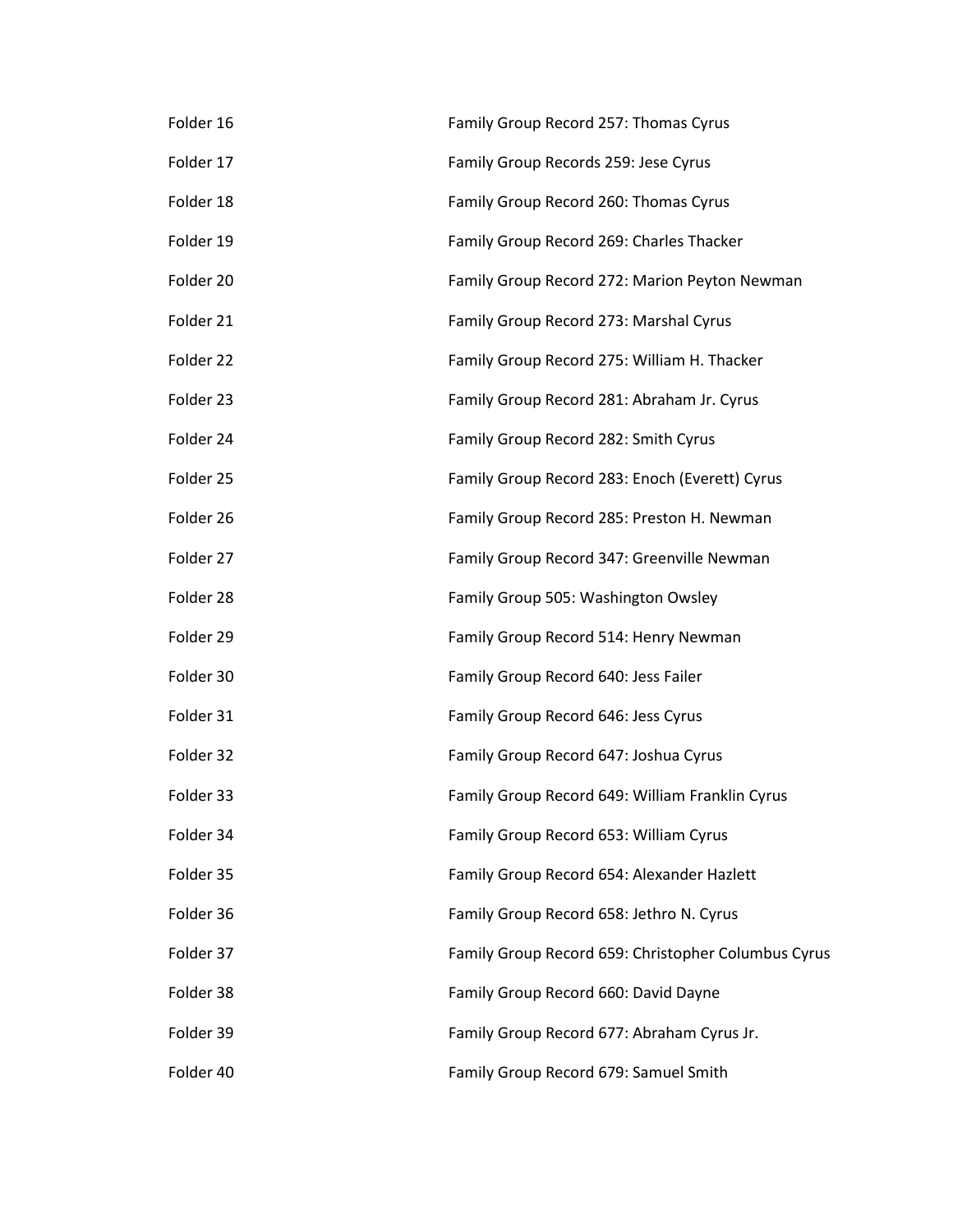| Folder 41 | Family Group Record 682: William J. Smith        |
|-----------|--------------------------------------------------|
| Folder 42 | Family Group Record 685: Samuel Hatten Jr.       |
| Folder 43 | Family Group Record 691: Leonard R. Thacker      |
| Folder 44 | Family Group Record 692: Daniel Ward             |
| Folder 45 | Family Group Record 702: Abraham Cyrus           |
| Folder 46 | Family Group Record 703: James B. Cyrus          |
| Folder 47 | Family Group Record 704: Linza Cyrus             |
| Folder 48 | Family Group Record 705: Smith Cyrus             |
| Folder 49 | Family Group Record 706: Smith cyrus             |
| Folder 50 | Family Group Record 707: Henson Johnson          |
| Folder 51 | Family Group Record 708: Marshal Cyrus           |
| Folder 52 | Family Group Record 709: John Robinson           |
| Folder 53 | Family Group Record 710: John H. Canterbury      |
| Folder 54 | Family Group Record 711: James Kitts             |
| Folder 55 | Family Group Record 712: Montague Newman         |
| Folder 56 | Family Group Record 713: Daniel Davis            |
| Folder 57 | Family Group Record 714: Benjamin Davis Jr.      |
| Folder 58 | Family Group Record 715: George Washington Riggs |
| Folder 59 | Family Group Record 716: Carnahan Cyrus          |
| Folder 60 | Family Group Record 753: Abraham Cyrus           |
| Folder 61 | Family Group Record 754: Roswell Cyrus           |
| Folder 62 | Family Group Record 1085: Francis Newman         |
| Folder 63 | Family Group Record 1087: Henderson Cyrus        |
| Folder 64 | Family Group Record 1110: Bartram                |
| Folder 65 | Family Group Record 1129: Enoch Cyrus            |